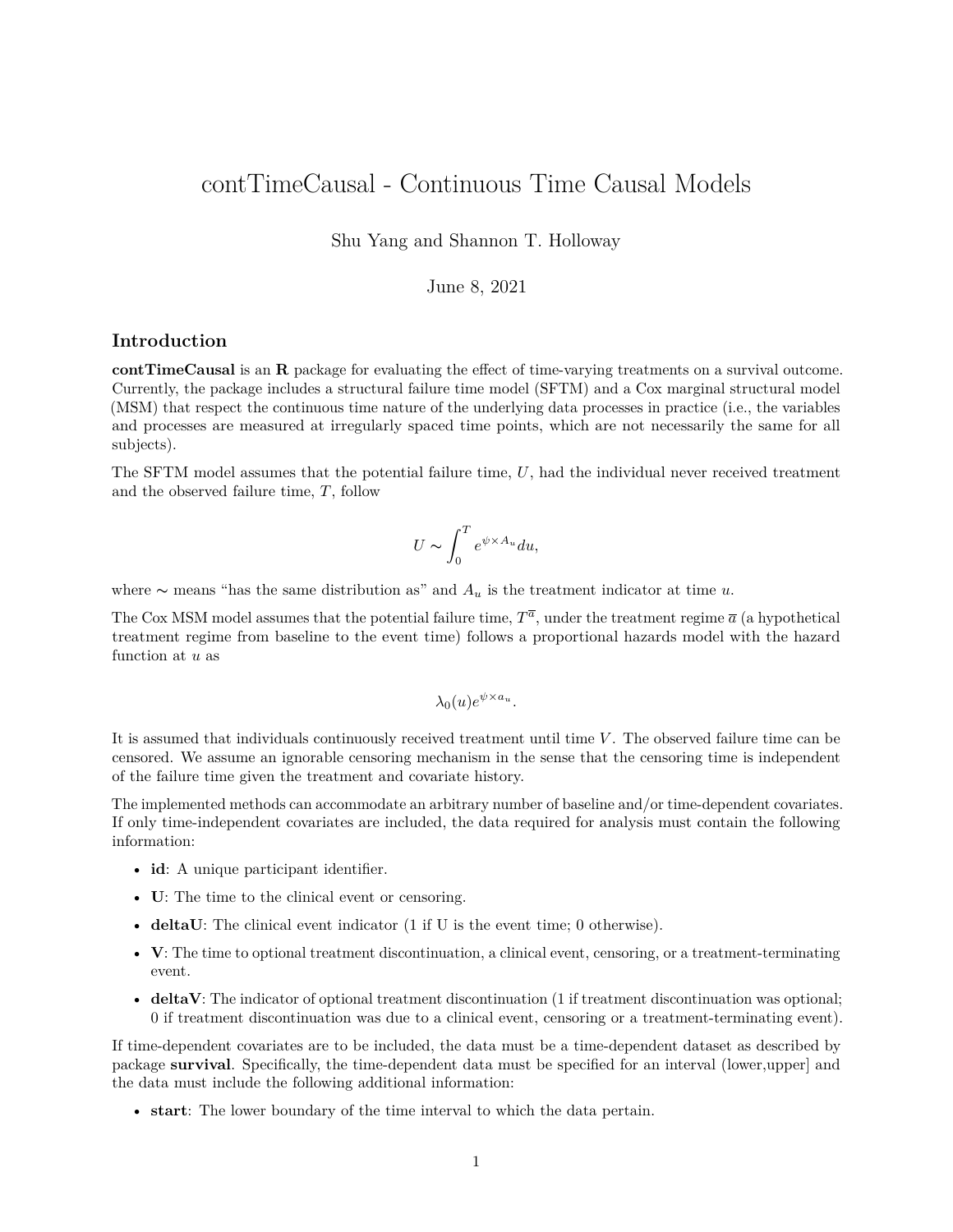• **stop**: The upper boundary of the time interval to which the data pertain.

The SFTM and CoxMSM are implemented through functions *ctSFTM()* and *ctCoxMSM()*, respectively. Both functions estimate the effect of the treatment regime (in terms of time to treatment discontinuation) for a survival outcome with time-varying treatment and confounding in the presence of dependent censoring. Function *ctSFTM()* estimates the effect under a continuous time SFTM, and *ctCoxMSM* estimates the effect under a Cox proportional hazards model. The functions return the estimated model parameter,  $\psi$ .

# **Functions**

#### *ctSFTM()*

This function estimates the effect of time-varying treatments on a survival outcome under the SFTM. The value object returned is a continuous-time g-estimator of  $\psi$ .

The function call takes the following form:

 $ctSFTM(data, base = NULL, td = NULL)$ 

where

- data is a data.frame object containing all required data as previously described. If only time-independent covariates are included in the model, the data.frame must use the following column headers: 'id', 'U', 'deltaU', 'V', and 'deltaV', which are defined above. If time-dependent covariates are to be included, the data.frame must be a time-dependent dataset as described by package **survival**. Specifically, the time-dependent data must be specified for an interval (start,stop] and the data must include two additional columns headers: 'start' and 'stop'.
- base is a character or numeric vector object or NULL. If baseline covariates are included in the model, base must be a vector containing the column headers or the column numbers of data that pertain to the time-independent covariates. If NULL, time-independent covariates are excluded from the model.
- td is a character or numeric vector object or NULL If time-dependent covariates are included in the model, td must be a vector containing the column headers or the column numbers of data that pertain to the time-dependent covariates. If NULL, time-dependent covariates are excluded from the model. Note that this vector should not include required columns 'start' and 'stop'.

Note that only one of base and td can be specified as NULL.

The value object returned by *ctSFTM()* an S3 object of class **ctc**, containing \$psi, the estimated model parameter, and \$coxPH, the Cox regression for V.

#### *ctCoxMSM()*

This function estimates the effect of time-varying treatments on a survival outcome under the Cox proportional hazards model. The value object returned is an inverse probability of treatment weighting estimator of *ψ*.

The function call takes the following form:

 $ctCoxMSM(data, base = NULL, td = NULL)$ 

where the inputs are as defined above for *ctSFTM()* and their descriptions are not repeated here.

The value object returned by *ctCoxMSM()* is also an S3 object of class **ctc**, containing \$psi, the estimated model parameter, and \$coxPH, the Cox regression for V.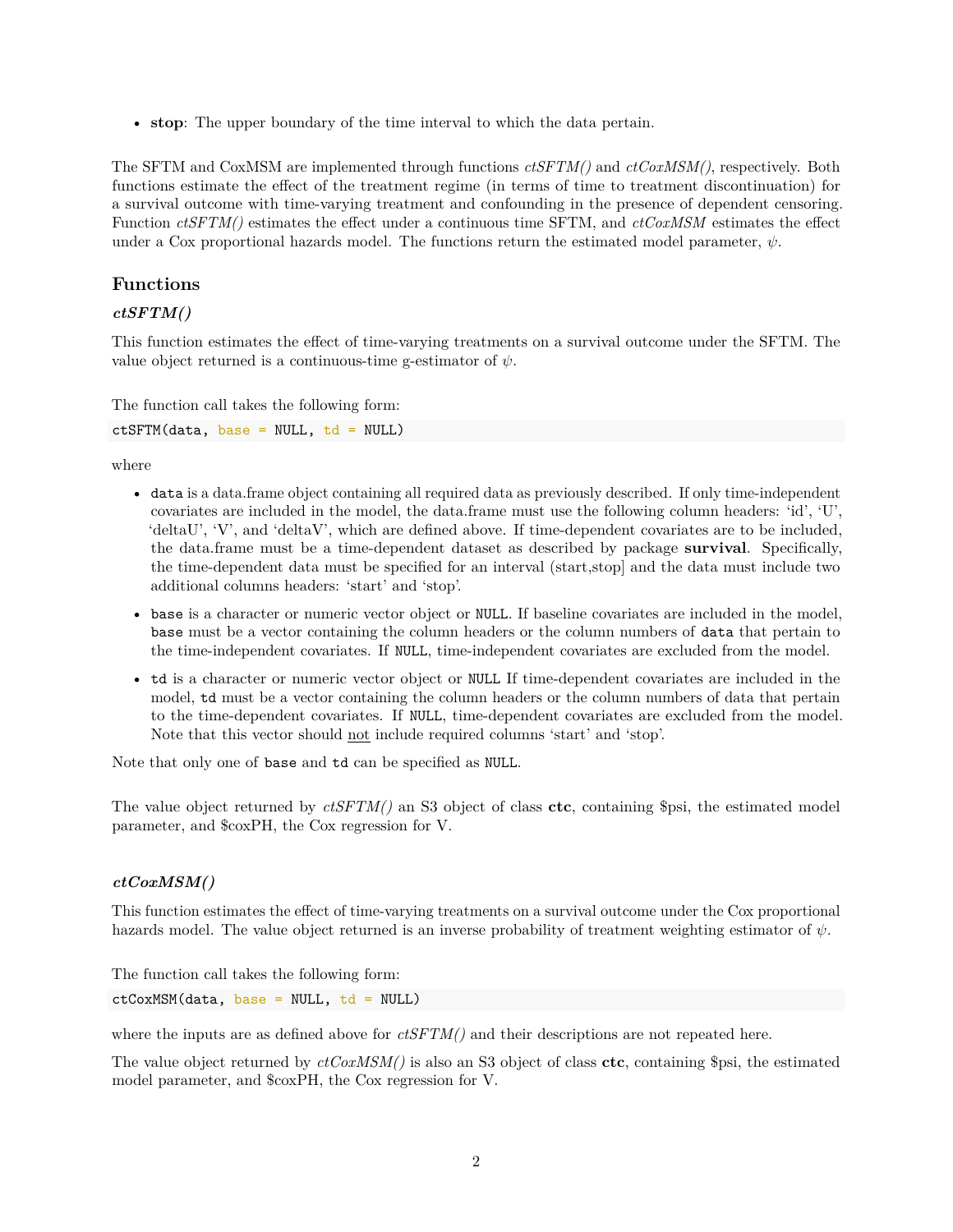#### *print()*

A convenience function for displaying the primary results of the analysis.

The function call takes the following form:

```
print(x, \ldots)
```
where x is the **ctc** object returned by *ctSFTM()* or *ctCoxMSM()*.

## **Examples**

To illustrate the call structure and results of *ctSFTM()* and *ctCoxMSM()*, we use the dataset provided with the package, ctcData. This dataset was generated only for the purposes of illustrating the package and should not be interpreted as representing a real-world dataset. The dataset contains the following observations for 1,000 participants:

- id A unique participant identifier.
- start The left side of the time interval for time-dependent covariate xt.
- stop The right side of the time interval for time-dependent covariate xt.
- xt A continuous time-dependent covariate.
- x A continuous baseline covariate.
- deltaU A binary indicator of the clinical event. If the clinical event occurred, takes value 1; otherwise 0.
- deltaV A binary indicator of treatment discontinuation. If treatment discontinuation was optional, takes value 1. If treatment discontinuation was due to the clinical event, censoring, or a treatment-terminating event, takes value 0.
- U The time to the clinical event or censoring.
- V The time to optimal treatment discontinuation, the clinical event, censoring, or a treatmentterminating event.

The data can be loaded in the usual way

# data(ctcData)

|        |        | ## id start stop |                       | xt x deltaU deltaV |                           | U V |
|--------|--------|------------------|-----------------------|--------------------|---------------------------|-----|
|        | ## 1 1 |                  | $0$ 1.41 -5.093096 1  | 1                  | $0 \quad 1.41 \quad 1.41$ |     |
|        | ## 2 2 |                  | $02.00 -1.6608511$    | $\overline{1}$     | $0$ 2.00 2.00             |     |
| ## 3 3 |        |                  | $0, 2.95 -4.500386$ 1 | $\overline{1}$     | 1 2.95 2.90               |     |
| ## 4 4 |        |                  | $0$ 0.22 -4.170195 1  | 1.                 | $0$ 0.22 0.22             |     |
| ## 5 5 |        |                  | $0, 2.99 -3.0390271$  | $\mathbf{1}$       | $0$ 2.99 2.99             |     |
| ## 6 6 |        |                  | $0, 5.00 -2.1737690$  | 1                  | 1 14.81 5.52              |     |

Before considering the summary statistics of the dataset, we break the set into time-independent and time-dependent components. The time-independent data can be extracted as follows

ti <- ctcData[,c(5L:9L)] ti <- ti %>% distinct()

where we have eliminated duplicate rows using **dplyr**'s *distinct()* function. The time-dependent component is trivially extracted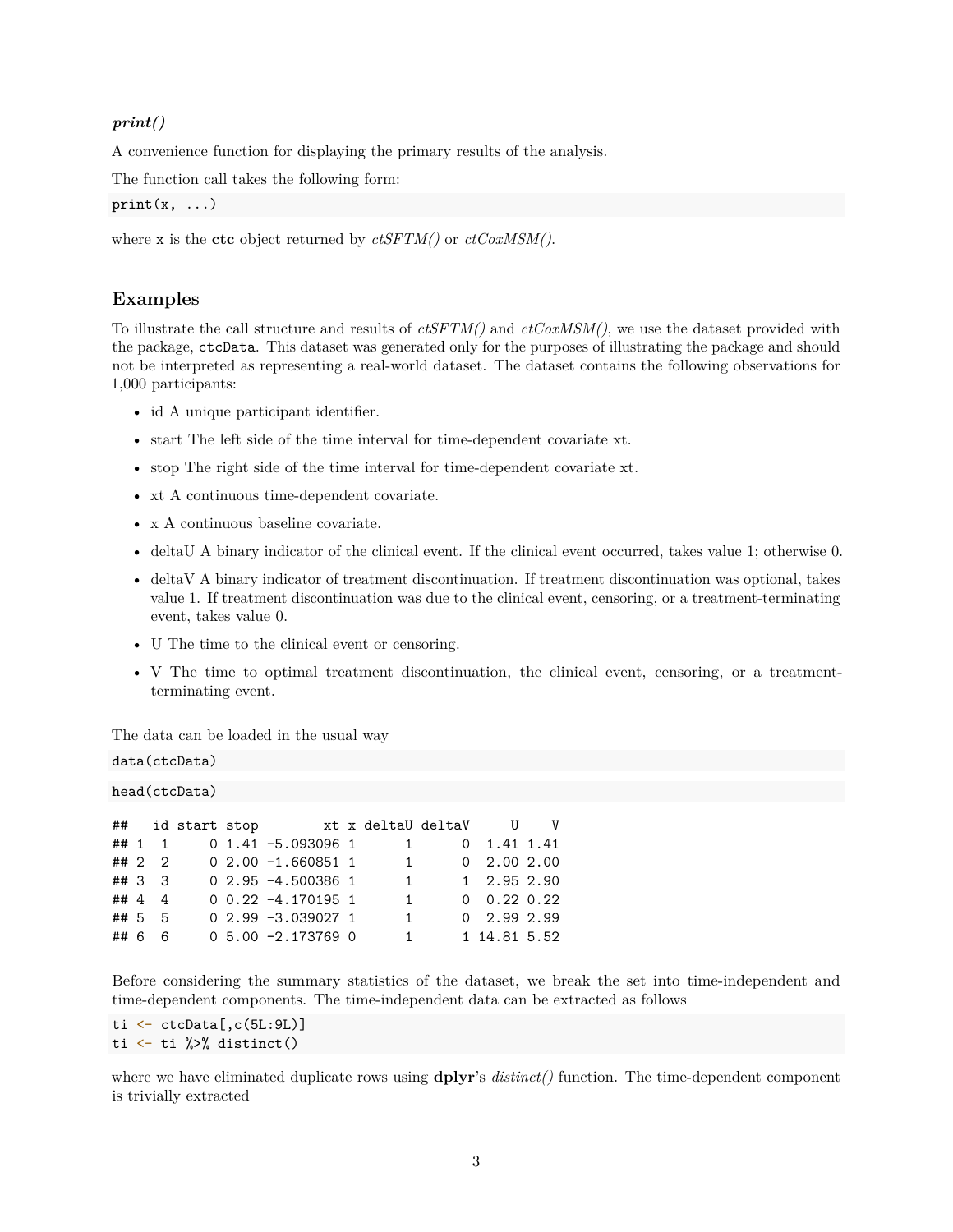td <- ctcData[,2L:4L]

The summary statistics for the time-independent data

```
summary(object = ti)
```

| ## | $\mathbf{x}$               |                                               | deltaU deltaV                                                      | U                  |
|----|----------------------------|-----------------------------------------------|--------------------------------------------------------------------|--------------------|
| ## | Min. :0.000                | Min. : 0.000 Min. : 0.0000                    |                                                                    | Min. : 0.010       |
|    |                            |                                               | ## 1st Qu.:0.000   1st Qu.:1.000   1st Qu.:0.0000   1st Qu.: 1.660 |                    |
| ## | Median :1.000              | Median :1.000                                 | Median :0.0000                                                     | Median: $3.470$    |
| ## | Mean :0.552                | Mean :0.856                                   | Mean :0.3463                                                       | Mean : 4.692       |
|    |                            | ## 3rd Qu.:1.000 3rd Qu.:1.000 3rd Qu.:1.0000 |                                                                    | $3rd$ Qu.: $6.430$ |
|    | ## Max. :1.000 Max. :1.000 |                                               | Max. :1.0000                                                       | Max. : 28.950      |
|    | V<br>$\#$ #                |                                               |                                                                    |                    |
|    | ## Min. : 0.010            |                                               |                                                                    |                    |
|    | ## 1st Qu.: 1.070          |                                               |                                                                    |                    |
|    | ## Median : 2.360          |                                               |                                                                    |                    |
| ## | Mean : 3.119               |                                               |                                                                    |                    |
|    | ## 3rd Qu.: 4.530          |                                               |                                                                    |                    |
|    | ## Max. : 14.490           |                                               |                                                                    |                    |

show that the binary baseline covariate x is approximately evenly distributed across the participants; that  $~\sim$  87% of the participants experienced a clinical event; and that for  $~\sim$  30% of the participants treatment was optionally discontinued. The maximum time to a clinical event or censoring is 28.95. Considering only those participants that optionally discontinued treatment

 $summary(object = ti$V[ti$deltaV==1L])$ 

## Min. 1st Qu. Median Mean 3rd Qu. Max. ## 0.010 0.920 2.060 2.815 3.840 13.670

we see that the  $0.01 \le V \le 13.67$ .

From the summary of the time-dependent data, we see that xt is a continuous variable in the range  $-7.027 \leq xt \leq 2.736$ . Measurements were taken at time points  $\{0, 5, 10\}$ .

 $summary(object = td)$ 

|                  |                  |                | ## start stop xt           |                  |
|------------------|------------------|----------------|----------------------------|------------------|
|                  | ## Min. : 0.00   | Min. : 0.010   |                            | Min. :-7.027     |
| ## 1st Qu.: 0.00 |                  | 1st Qu.: 2.090 |                            | 1st $Qu.:-3.673$ |
|                  | ## Median : 0.00 | Median : 5.000 |                            | Median :-2.741   |
| ## Mean : 1.77   |                  | Mean : 4.858   |                            | Mean $:-2.667$   |
| ## 3rd Qu.: 5.00 |                  | 3rd Qu.: 5.883 |                            | 3rd Qu.:-1.785   |
| ## Max. : 10.00  |                  |                | Max. : 28.950 Max. : 2.736 |                  |

In the first example, we estimate the parameter of the continuous time SFTM using all of the available data as follows

res  $\leq$  ctSFTM(data = ctcData, base = "x", td = "xt")

## Estimated psi: 1.0797

The value object returned is an S3 object containing the estimated parameter and the Cox regression for *V* . As a precaution, we encourage users to verify that the parameters included in the Cox regression are as expected from the input. Here, we see that both *x* and *xt* were included.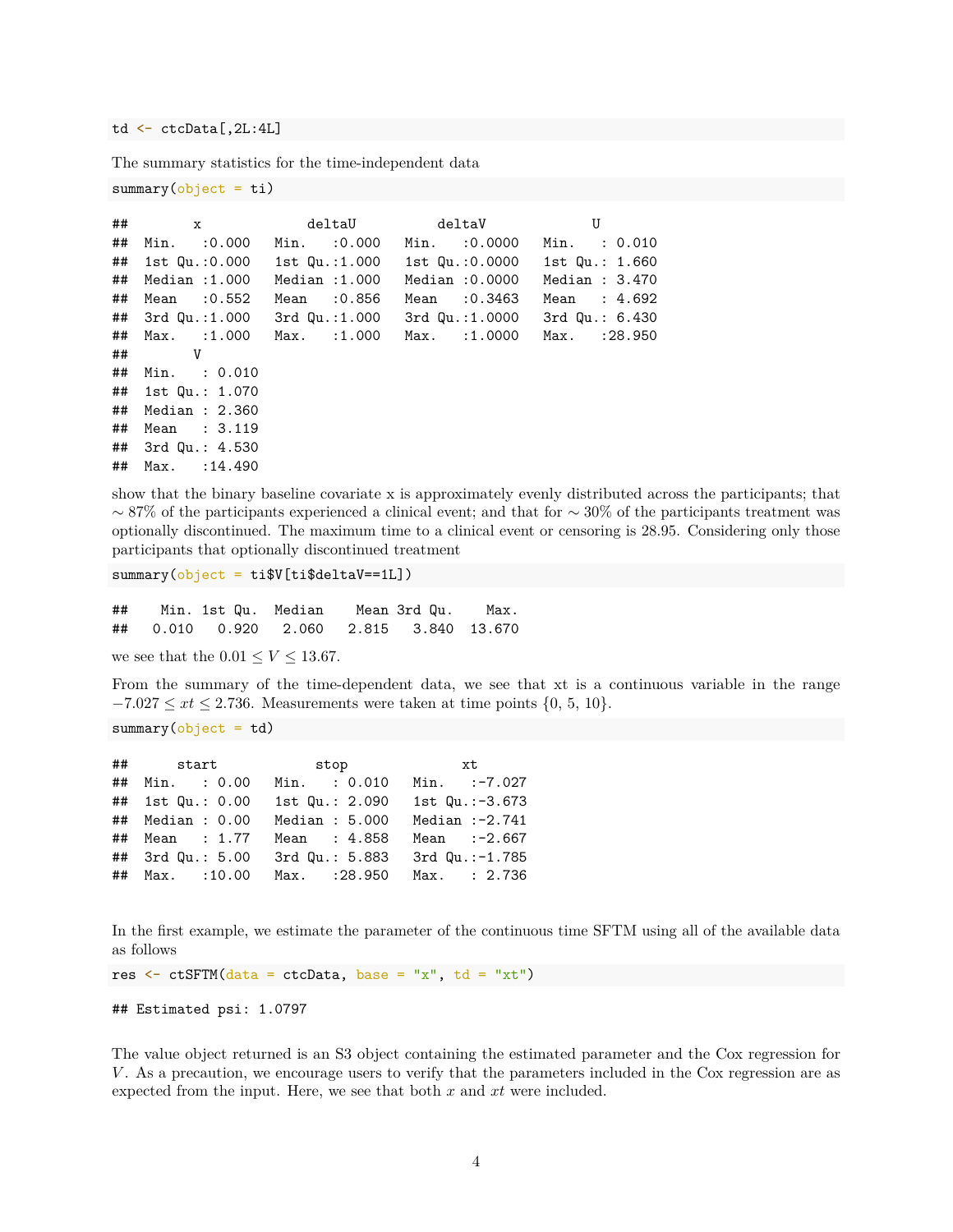```
## form: Surv(start, stop, V.time) ~ x + xt
## Call:
## survival::coxph(formula = form, data = dataTD)
##
## coef exp(coef) se(coef) z p
## x 0.19483 1.21511 0.11647 1.673 0.094352
## xt 0.14580 1.15697 0.04349 3.352 0.000801
##
## Likelihood ratio test=13.86 on 2 df, p=0.0009756
## n= 221888, number of events= 303
##
##
## Estimated psi: 1.0797
```
To include only the baseline covariates in the model, we do not change input td from its default setting of NULL.

```
ctSFTM(data = ctcData, base = "x")
```
res

```
## Estimated psi: 1.2726
## form: Surv(start, stop, V.time) ~ x
## Call:
## survival::coxph(formula = form, data = dataTD)
##
## coef exp(coef) se(coef) z p
## x 0.1992 1.2204 0.1165 1.71 0.0873
##
## Likelihood ratio test=2.95 on 1 df, p=0.08611
## n= 221888, number of events= 303
##
##
## Estimated psi: 1.2726
```
Note that only *x* was included in the Cox regression.

 $ctSFTM(data = ctcData, td = "xt")$ 

Similarly, to include only the time-dependent covariates, we do not provide input base.

```
## Estimated psi: 1.0777
## form: Surv(start, stop, V.time) ~ xt
## Call:
## survival::coxph(formula = form, data = dataTD)
##
## coef exp(coef) se(coef) z p
## xt 0.14655 1.15784 0.04347 3.371 0.000748
##
## Likelihood ratio test=11.04 on 1 df, p=0.0008893
## n= 221888, number of events= 303
##
##
```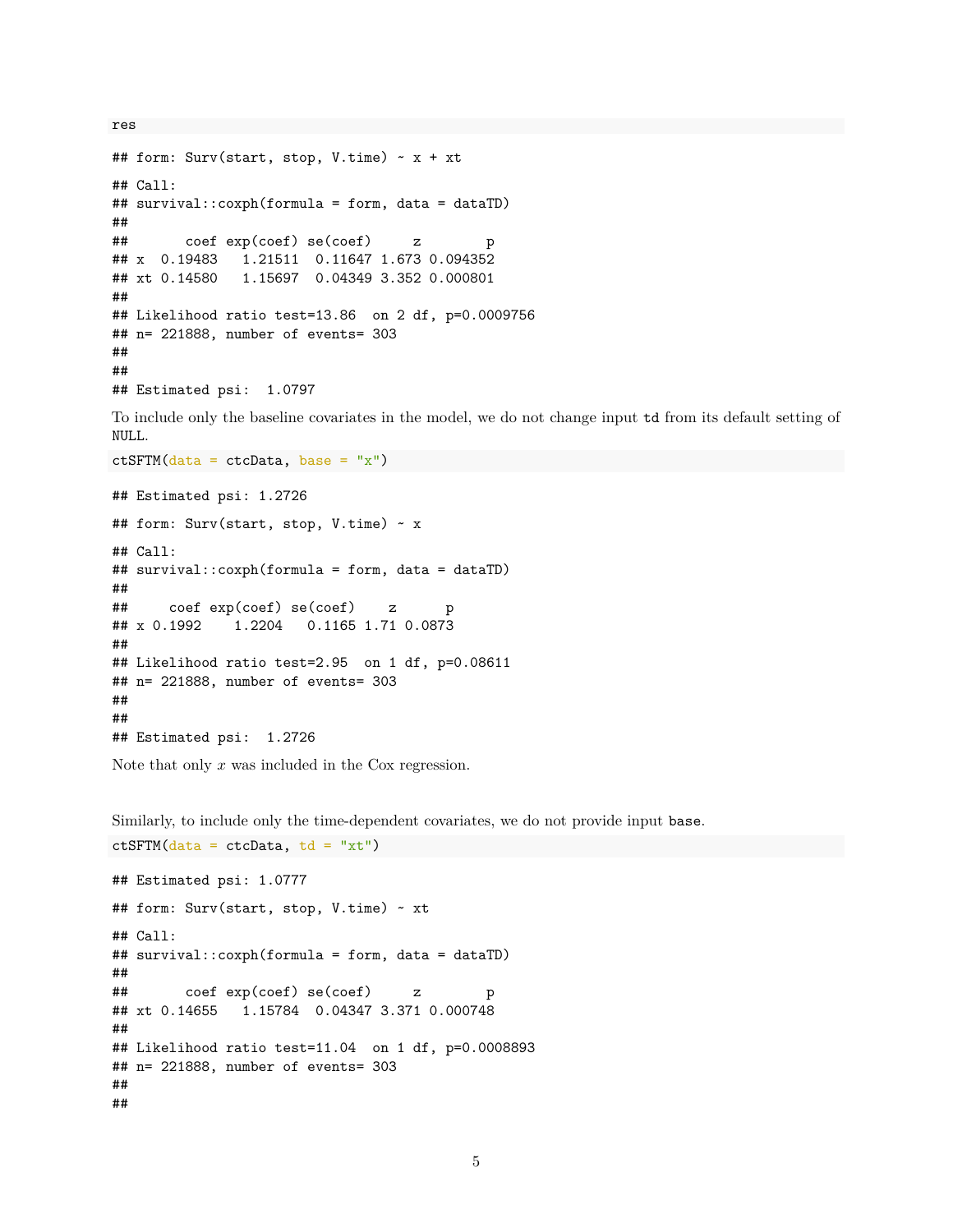```
## Estimated psi: 1.0777
```
Next we estimate  $\psi$  under the continuous time Cox MSM using all of the available data res  $\leq$  ctCoxMSM(data = ctcData, base = "x", td = "xt")

```
## Estimated psi: 1.0497
```
The value object returned is an S3 object containing the estimated parameter and the Cox regression for *V*. Notice that the regression results are the same as those obtained above for the full SFTM analysis. The estimated parameter,  $\psi$ , is similar to that obtained under the SFTM with both time-dependent and time-independent covariates.

```
res
```

```
## form: Surv(start, stop, V.time) ~ x + xt
## Call:
## survival::coxph(formula = form, data = dataTD)
##
## coef exp(coef) se(coef) z p
## x 0.19483 1.21511 0.11647 1.673 0.094352
## xt 0.14580 1.15697 0.04349 3.352 0.000801
##
## Likelihood ratio test=13.86 on 2 df, p=0.0009756
## n= 221888, number of events= 303
##
##
## Estimated psi: 1.0497
```
As for the ctSFTM(), we can also consider only the time-independent covariates

```
## Estimated psi: 1.2431
## form: Surv(start, stop, V.time) ~ x
## Call:
## survival::coxph(formula = form, data = dataTD)
##
## coef exp(coef) se(coef) z p
## x 0.1992 1.2204 0.1165 1.71 0.0873
##
## Likelihood ratio test=2.95 on 1 df, p=0.08611
## n= 221888, number of events= 303
##
##
## Estimated psi: 1.2431
```
 $ctCoxMSM(data = ctcData, base = "x")$ 

Or, to include only the time-dependent covariates  $ctCoxMSM(data = ctcData, td = "xt")$ 

## Estimated psi: 1.042